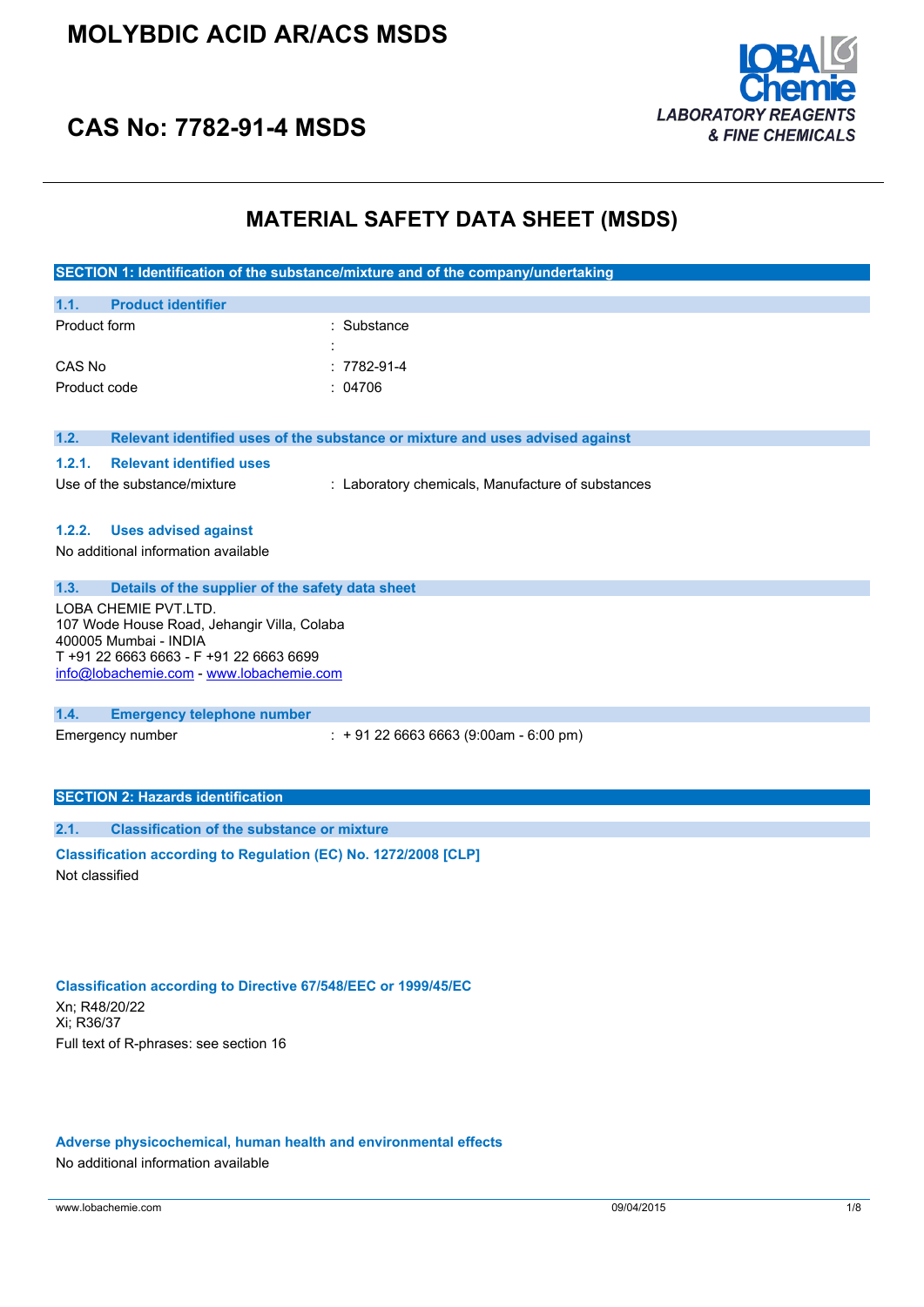Safety Data Sheet

## **2.2. Label elements**

**Labelling according to Regulation** (EC) **No. 1272/2008** [CLP]

No labelling applicable

**2.3. Other hazards**

No additional information available

| <b>SECTION 3: Composition/information on ingredients</b> |                        |  |
|----------------------------------------------------------|------------------------|--|
|                                                          |                        |  |
| 3.1.                                                     | <b>Substance</b>       |  |
| Name                                                     | : MOLYBDIC ACID AR/ACS |  |
| CAS No                                                   | : 7782-91-4            |  |

Full text of R- and H-phrases: see section 16

## **3.2. Mixture**

Not applicable

| <b>SECTION 4: First aid measures</b>                                |                                                                                                                                                                                      |
|---------------------------------------------------------------------|--------------------------------------------------------------------------------------------------------------------------------------------------------------------------------------|
|                                                                     |                                                                                                                                                                                      |
| 4.1.<br><b>Description of first aid measures</b>                    |                                                                                                                                                                                      |
| First-aid measures after inhalation                                 | : Remove victim to fresh air and keep at rest in a position comfortable for breathing.<br>Call a POISON CENTER or doctor/physician if you feel unwell.                               |
| First-aid measures after skin contact                               | : Wash skin with plenty of water. If skin irritation occurs: Get medical advice/attention.                                                                                           |
| First-aid measures after eye contact                                | Rinse cautiously with water for several minutes. Remove contact lenses, if present<br>and easy to do. Continue rinsing. If eye irritation persists: Get medical<br>advice/attention. |
| First-aid measures after ingestion                                  | : Rinse mouth out with water. If you feel unwell, seek medical advice.                                                                                                               |
| Most important symptoms and effects, both acute and delayed<br>4.2. |                                                                                                                                                                                      |
| Symptoms/injuries                                                   | : Causes damage to organs.                                                                                                                                                           |
| Symptoms/injuries after inhalation                                  | : May cause respiratory irritation.                                                                                                                                                  |
| Symptoms/injuries after eye contact                                 | : Causes serious eye irritation.                                                                                                                                                     |
| 4.3.                                                                | Indication of any immediate medical attention and special treatment needed                                                                                                           |
| Treat symptomatically.                                              |                                                                                                                                                                                      |
|                                                                     |                                                                                                                                                                                      |
| <b>SECTION 5: Firefighting measures</b>                             |                                                                                                                                                                                      |
| 5.1.<br><b>Extinguishing media</b>                                  |                                                                                                                                                                                      |
| Suitable extinguishing media                                        | : dry chemical powder, alcohol-resistant foam, carbon dioxide (CO2).                                                                                                                 |
| Unsuitable extinguishing media                                      | : Do not use a heavy water stream.                                                                                                                                                   |
| 5.2.<br>Special hazards arising from the substance or mixture       |                                                                                                                                                                                      |
| No additional information available                                 |                                                                                                                                                                                      |
|                                                                     |                                                                                                                                                                                      |
| 5.3.<br><b>Advice for firefighters</b>                              |                                                                                                                                                                                      |
| Protection during firefighting                                      | : Do not attempt to take action without suitable protective equipment.                                                                                                               |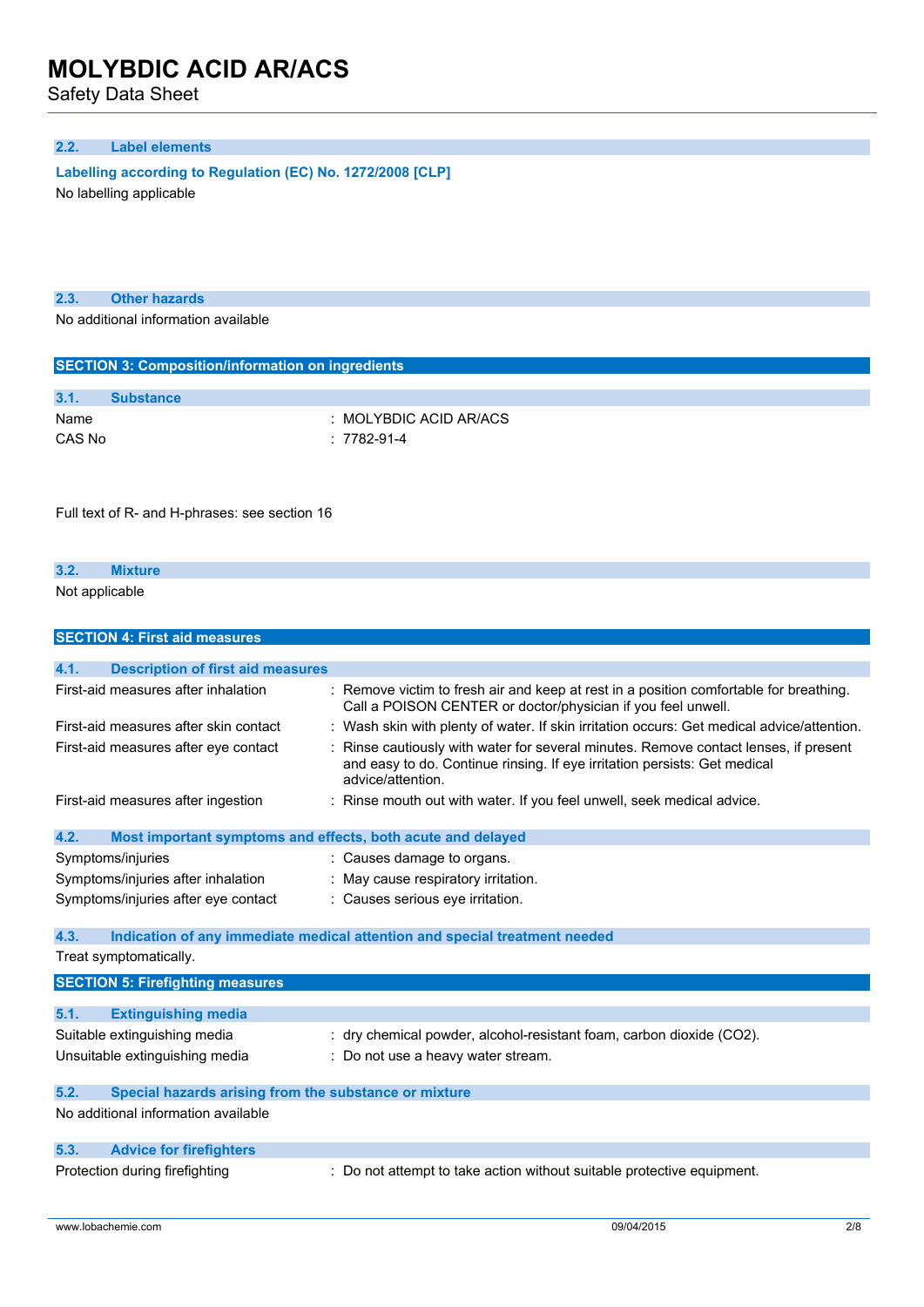Safety Data Sheet

|                                                         | <b>SECTION 6: Accidental release measures</b>                |                                                                                                                                                                     |
|---------------------------------------------------------|--------------------------------------------------------------|---------------------------------------------------------------------------------------------------------------------------------------------------------------------|
| 6.1.                                                    |                                                              | Personal precautions, protective equipment and emergency procedures                                                                                                 |
| 6.1.1.                                                  | For non-emergency personnel                                  |                                                                                                                                                                     |
|                                                         | Emergency procedures                                         | : Evacuate unnecessary personnel.                                                                                                                                   |
|                                                         |                                                              |                                                                                                                                                                     |
| 6.1.2.                                                  | For emergency responders                                     |                                                                                                                                                                     |
|                                                         | Protective equipment                                         | : Use personal protective equipment as required.                                                                                                                    |
|                                                         | Emergency procedures                                         | : Ventilate area.                                                                                                                                                   |
| 6.2.                                                    | <b>Environmental precautions</b>                             |                                                                                                                                                                     |
|                                                         | Avoid release to the environment.                            |                                                                                                                                                                     |
|                                                         |                                                              |                                                                                                                                                                     |
| 6.3.                                                    | Methods and material for containment and cleaning up         |                                                                                                                                                                     |
|                                                         | Methods for cleaning up                                      | : Collect spillage. On land, sweep or shovel into suitable containers. Soak up spills<br>with inert solids, such as clay or diatomaceous earth as soon as possible. |
| 6.4.                                                    | <b>Reference to other sections</b>                           |                                                                                                                                                                     |
|                                                         | No additional information available                          |                                                                                                                                                                     |
|                                                         | <b>SECTION 7: Handling and storage</b>                       |                                                                                                                                                                     |
|                                                         |                                                              |                                                                                                                                                                     |
| 7.1.                                                    | <b>Precautions for safe handling</b>                         |                                                                                                                                                                     |
|                                                         | Precautions for safe handling                                | : Avoid breathing dust/fume/gas/mist/vapours/spray. Use only outdoors or in a well-<br>ventilated area.                                                             |
|                                                         | Hygiene measures                                             | : Wash  thoroughly after handling.                                                                                                                                  |
| 7.2.                                                    | Conditions for safe storage, including any incompatibilities |                                                                                                                                                                     |
|                                                         | Storage conditions                                           | : Keep container tightly closed. Store in original container. Store in a dry place.                                                                                 |
| 7.3.                                                    | <b>Specific end use(s)</b>                                   |                                                                                                                                                                     |
|                                                         | No additional information available                          |                                                                                                                                                                     |
| <b>SECTION 8: Exposure controls/personal protection</b> |                                                              |                                                                                                                                                                     |
|                                                         |                                                              |                                                                                                                                                                     |
| 8.1.                                                    | <b>Control parameters</b>                                    |                                                                                                                                                                     |
|                                                         | No additional information available                          |                                                                                                                                                                     |

| 8.2.<br><b>Exposure controls</b>                              |                                      |  |
|---------------------------------------------------------------|--------------------------------------|--|
| Hand protection                                               | : protective gloves                  |  |
| Eye protection                                                | : Chemical goggles or safety glasses |  |
| Skin and body protection                                      | : Wear suitable protective clothing  |  |
| Respiratory protection                                        | : Wear respiratory protection        |  |
| <b>SECTION 9: Physical and chemical properties</b>            |                                      |  |
| 9.1.<br>Information on basic physical and chemical properties |                                      |  |
| Physical state                                                | : Solid                              |  |
|                                                               |                                      |  |

| Colour | : White powder. |
|--------|-----------------|
| Odour  | : odourless.    |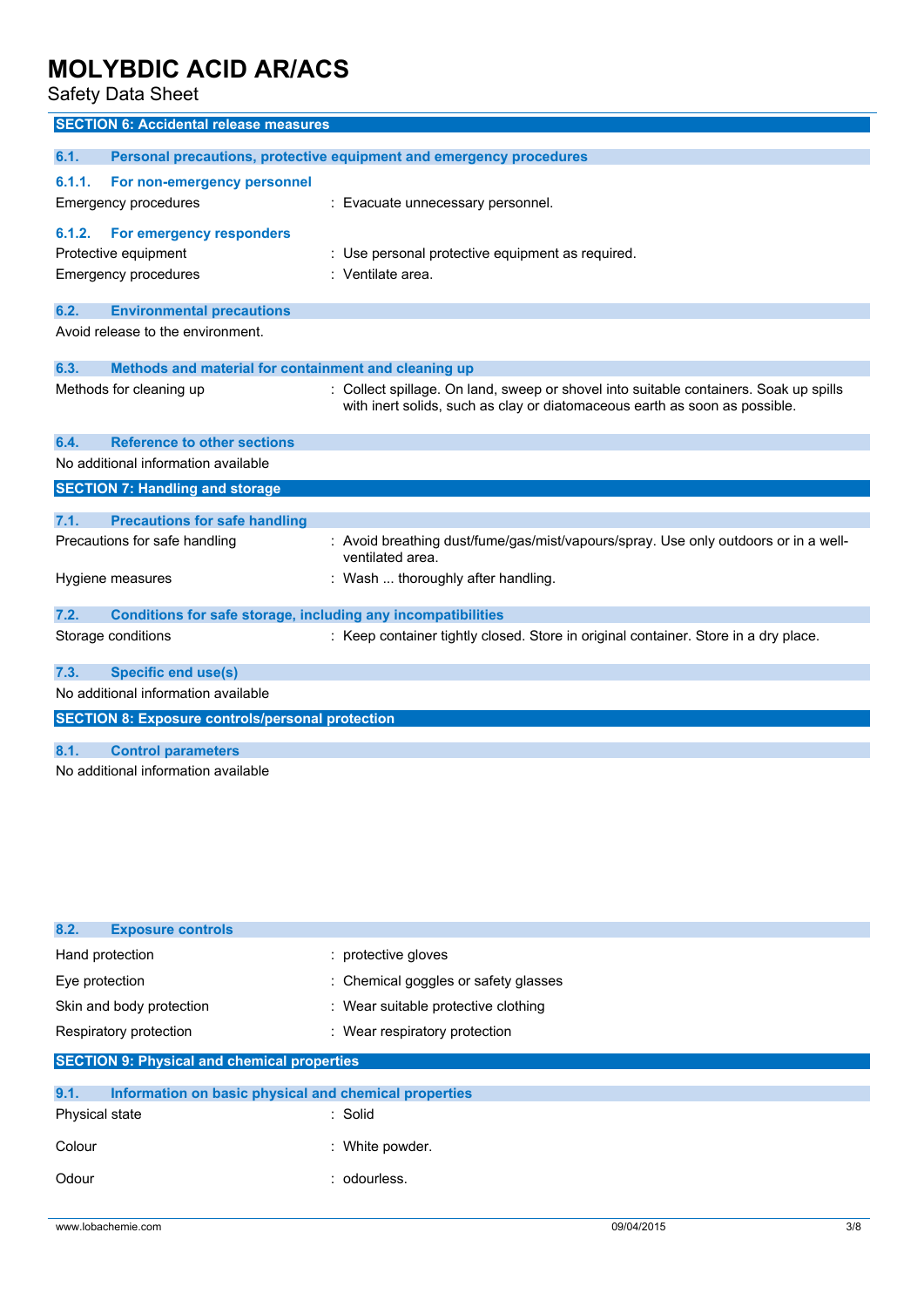## Safety Data Sheet

| raidty Data Ontou                                              |                                                                 |
|----------------------------------------------------------------|-----------------------------------------------------------------|
| Odour threshold                                                | : No data available                                             |
| pН                                                             | : No data available                                             |
| Relative evaporation rate (butylacetate=1) : No data available |                                                                 |
| Melting point                                                  | : 70 $^{\circ}$ C                                               |
| Freezing point                                                 | : No data available                                             |
| Boiling point                                                  | : No data available                                             |
| Flash point                                                    | : No data available                                             |
| Auto-ignition temperature                                      | : No data available                                             |
| Decomposition temperature                                      | : No data available                                             |
| Flammability (solid, gas)                                      | : No data available                                             |
| Vapour pressure                                                | : No data available                                             |
| Relative vapour density at 20 °C                               | : No data available                                             |
| Relative density                                               | : No data available                                             |
| Density<br>Solubility                                          | : $3.1$ g/cm <sup>3</sup><br>: Water: Slightly soluble in water |
| Log Pow                                                        | : No data available                                             |
| Viscosity, kinematic                                           | : No data available                                             |
| Viscosity, dynamic                                             | : No data available                                             |
| Explosive properties                                           | : No data available                                             |
| Oxidising properties                                           | : No data available                                             |
| <b>Explosive limits</b>                                        | : No data available                                             |
| <b>Other information</b><br>9.2.                               |                                                                 |
| No additional information available                            |                                                                 |
| <b>SECTION 10: Stability and reactivity</b>                    |                                                                 |
| <b>Reactivity</b><br>10.1.                                     |                                                                 |
| No additional information available                            |                                                                 |
| <b>Chemical stability</b><br>10.2.                             |                                                                 |
| Stable under normal conditions.                                |                                                                 |
| <b>Possibility of hazardous reactions</b><br>10.3.             |                                                                 |
| No additional information available                            |                                                                 |
| <b>Conditions to avoid</b><br>10.4.                            |                                                                 |
| Direct sunlight. Air contact. Moisture.                        |                                                                 |

## **10.5. Incompatible materials**

No additional information available

## **10.6. Hazardous decomposition products**

No additional information available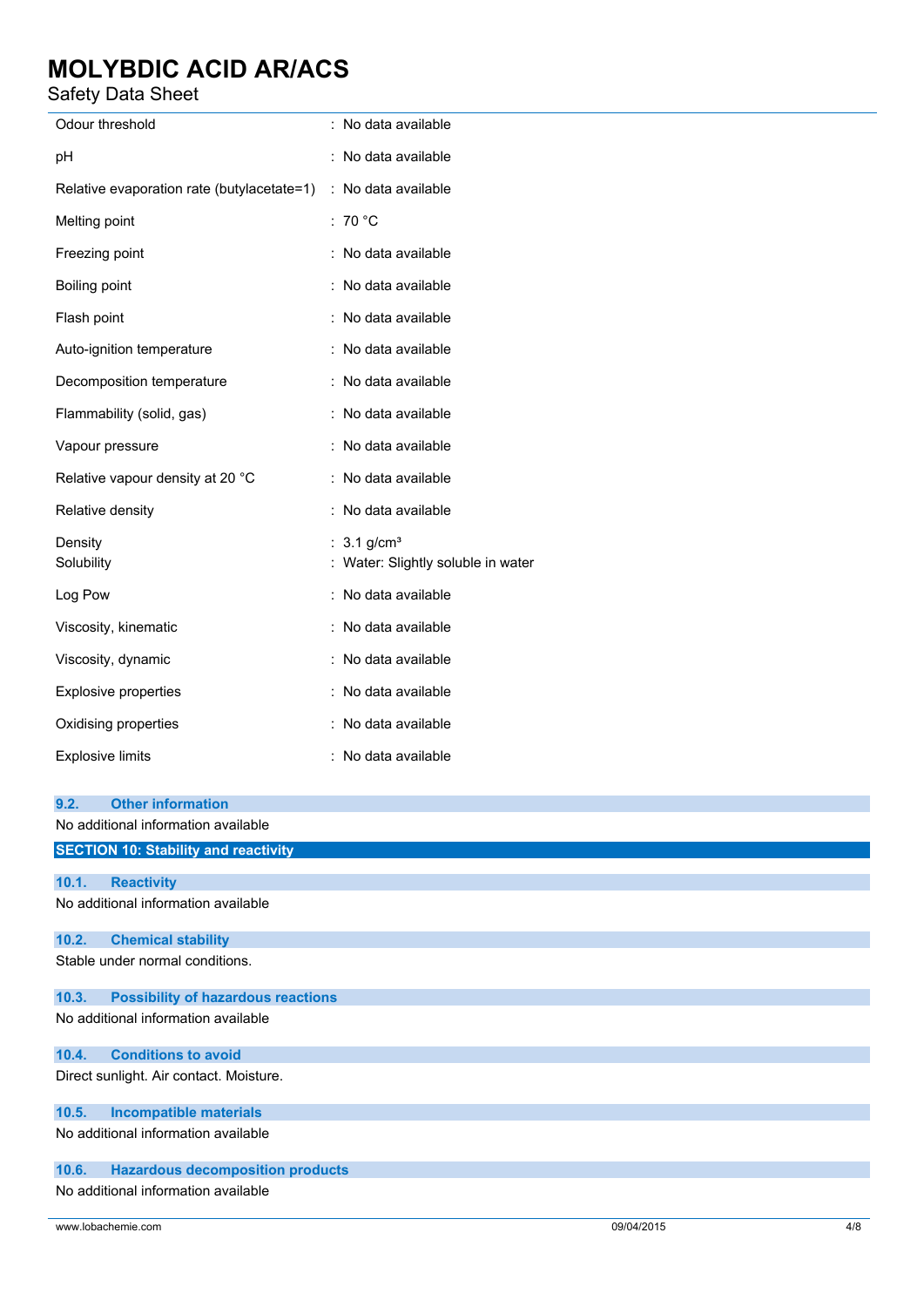Safety Data Sheet

## **SECTION 11: Toxicological information**

| 11.1.<br><b>Information on toxicological effects</b>  |                  |
|-------------------------------------------------------|------------------|
| Acute toxicity                                        | : Not classified |
| Skin corrosion/irritation                             | : Not classified |
| Serious eye damage/irritation                         | : Not classified |
| Respiratory or skin sensitisation                     | : Not classified |
| Germ cell mutagenicity                                | : Not classified |
| Carcinogenicity                                       | : Not classified |
| Reproductive toxicity                                 | : Not classified |
| Specific target organ toxicity (single<br>exposure)   | Not classified   |
| Specific target organ toxicity (repeated<br>exposure) | : Not classified |
| Aspiration hazard                                     | : Not classified |

| <b>SECTION 12: Ecological information</b>          |
|----------------------------------------------------|
|                                                    |
| 12.1.<br><b>Toxicity</b>                           |
| No additional information available                |
| 12.2.<br><b>Persistence and degradability</b>      |
| No additional information available                |
| <b>Bioaccumulative potential</b><br>12.3.          |
| No additional information available                |
| <b>Mobility in soil</b><br>12.4.                   |
| No additional information available                |
| 12.5.<br><b>Results of PBT and vPvB assessment</b> |
| No additional information available                |

## **12.6. Other adverse effects**

No additional information available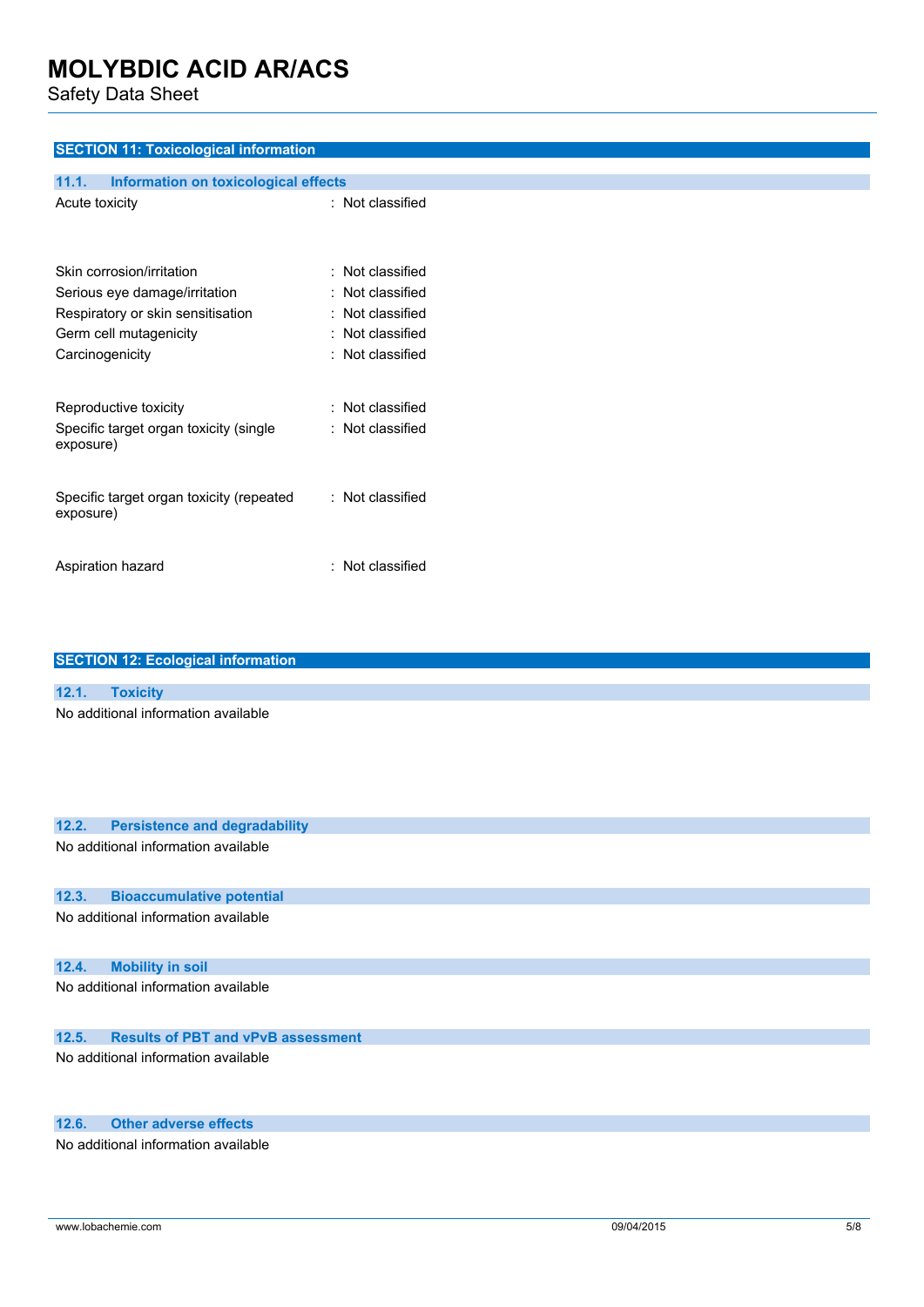Safety Data Sheet

| <b>SECTION 13: Disposal considerations</b>               |                                          |
|----------------------------------------------------------|------------------------------------------|
| 13.1.<br><b>Waste treatment methods</b>                  |                                          |
| Product/Packaging disposal<br>recommendations            | : Dispose of contents/container to       |
| <b>SECTION 14: Transport information</b>                 |                                          |
| In accordance with ADR / RID / IMDG / IATA / ADN         |                                          |
| <b>UN number</b><br>14.1.                                |                                          |
| UN-No. (ADR)                                             | : Not applicable                         |
| UN-No. (IMDG)                                            | : Not applicable                         |
| UN-No.(IATA)                                             | Not applicable                           |
| UN-No.(ADN)                                              | : Not applicable                         |
| UN-No. (RID)                                             | : Not applicable                         |
| 14.2.<br><b>UN proper shipping name</b>                  |                                          |
| Proper Shipping Name (ADR)                               | : Not applicable                         |
| Proper Shipping Name (IMDG)                              | : Not applicable                         |
| Proper Shipping Name (IATA)                              | : Not applicable                         |
| Proper Shipping Name (ADN)                               | : Not applicable                         |
| Proper Shipping Name (RID)                               | : Not applicable                         |
|                                                          |                                          |
| 14.3.<br><b>Transport hazard class(es)</b><br><b>ADR</b> |                                          |
| Transport hazard class(es) (ADR)                         | : Not applicable                         |
| <b>IMDG</b>                                              |                                          |
| Transport hazard class(es) (IMDG)                        | : Not applicable                         |
|                                                          |                                          |
| <b>IATA</b>                                              |                                          |
| Transport hazard class(es) (IATA)                        | : Not applicable                         |
|                                                          |                                          |
| <b>ADN</b>                                               |                                          |
| Transport hazard class(es) (ADN)                         | : Not applicable                         |
| <b>RID</b>                                               |                                          |
| Transport hazard class(es) (RID)                         | : Not applicable                         |
|                                                          |                                          |
| 14.4.<br><b>Packing group</b>                            |                                          |
| Packing group (ADR)                                      | : Not applicable                         |
| Packing group (IMDG)                                     | Not applicable                           |
| Packing group (IATA)                                     | : Not applicable                         |
| Packing group (ADN)                                      | Not applicable                           |
| Packing group (RID)                                      | : Not applicable                         |
| 14.5.<br><b>Environmental hazards</b>                    |                                          |
| Dangerous for the environment                            | : No                                     |
| Marine pollutant                                         | : No                                     |
| Other information                                        | : No supplementary information available |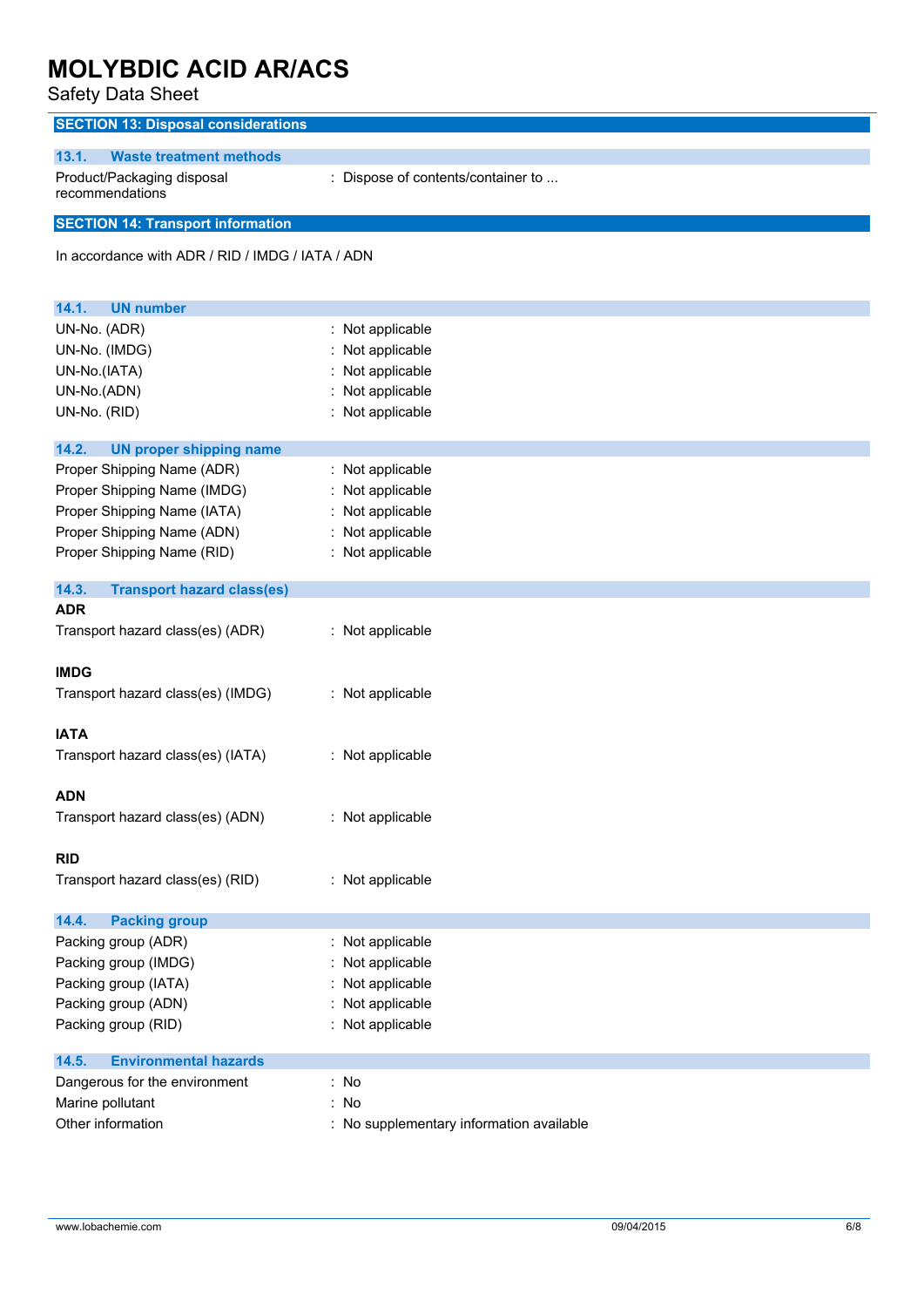Safety Data Sheet

#### **14.6. Special precautions for user**

**- Overland transport**

No data available

**- Transport by sea** No data available

**- Air transport** No data available

**- Inland waterway transport**

No data available

**- Rail transport** No data available

**14.7. Transport in bulk according to Annex II of MARPOL 73/78 and the IBC Code**

Not applicable

**SECTION 15: Regulatory information**

**15.1. Safety, health and environmental regulations/legislation specific for the substance or mixture**

### **15.1.1. EU-Regulations**

No REACH Annex XVII restrictions MOLYBDIC ACID AR/ACS is not on the REACH Candidate List MOLYBDIC ACID AR/ACS is not on the REACH Annex XIV List

#### **15.1.2. National regulations**

#### **Germany**

12th Ordinance Implementing the Federal : Is not subject of the 12. BlmSchV (Hazardous Incident Ordinance) Immission Control Act - 12.BImSchV

#### **Denmark**

Recommendations Danish Regulation : Young people below the age of 18 years are not allowed to use the product Pregnant/breastfeeding women working with the product must not be in direct contact with the product

**15.2. Chemical safety assessment**

No additional information available

### **SECTION 16: Other information**